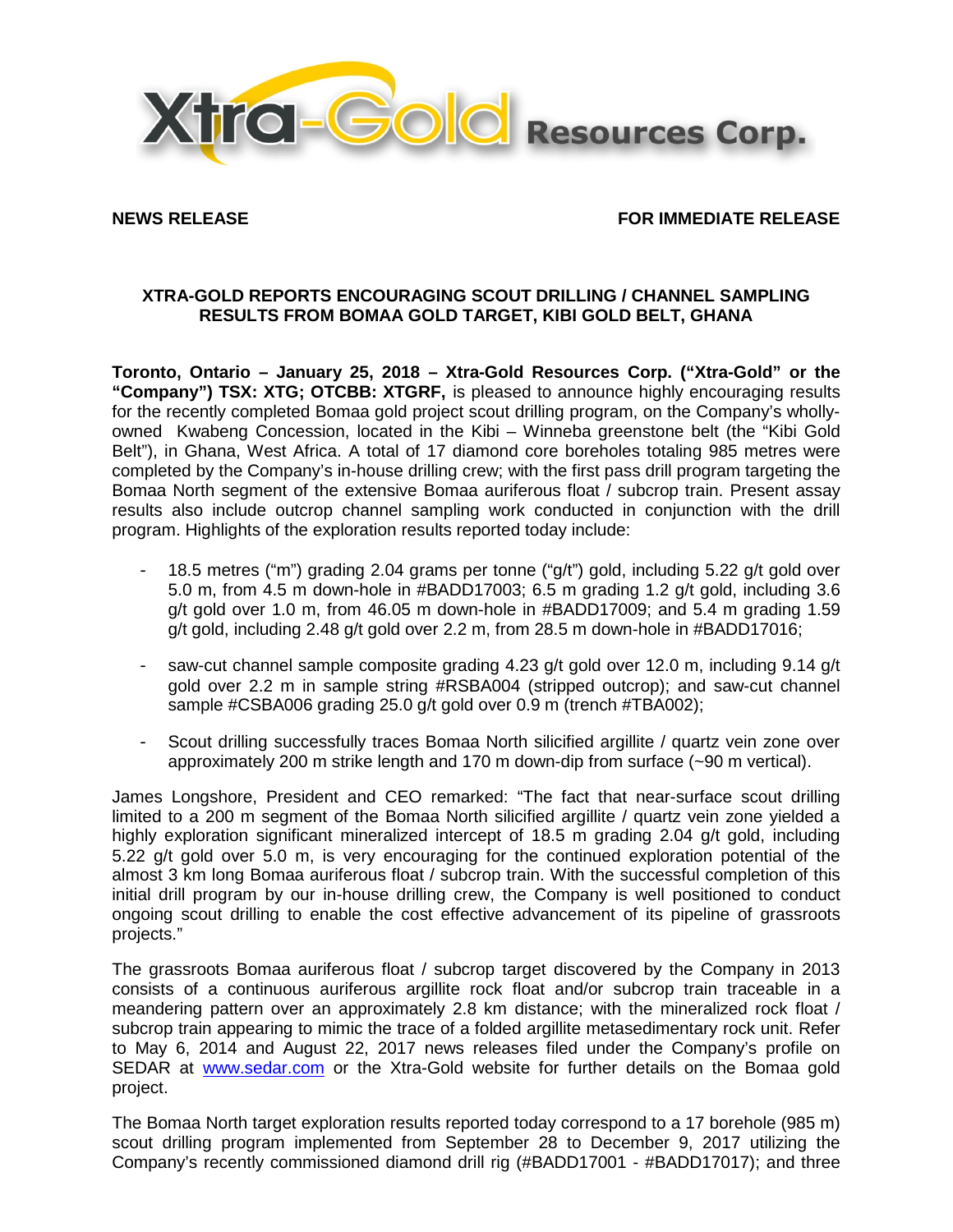saw-cut channel sample strings (41.95 m) collected from two stripped outcrop exposures along strike of the discovery trench. The shallow first pass drill program, with boreholes ranging from 31.0 m to 119.5 m in length, was designed to test the near-surface extent of the auriferous argillite / quartz vein zone identified by trenching / outcrop stripping efforts and to gain a better understanding of the litho-structural setting of the gold mineralization. The typically NW-trending boreholes (-50 $^{\circ}$  to -75 $^{\circ}$ ) tested an approximately 200 m segment of the northeast striking / southeasterly dipping mineralized argillite unit. Exploration significant auriferous intercepts from the present drilling and channel sampling are presented in Table 1 & 2.

| Table 1: Significant Drill Intercepts - Bomaa Gold Project<br>(Scout Drilling Program / September - December 2017)                                                                                                                                                                                                                       |                  |                |                              |                            |                         |
|------------------------------------------------------------------------------------------------------------------------------------------------------------------------------------------------------------------------------------------------------------------------------------------------------------------------------------------|------------------|----------------|------------------------------|----------------------------|-------------------------|
| Hole ID                                                                                                                                                                                                                                                                                                                                  | From<br>(metres) | To<br>(metres) | Core<br>Length<br>(metres)   | Gold<br>Grams<br>Per Tonne | Target                  |
| BADD17003                                                                                                                                                                                                                                                                                                                                | 4.50             | 23.00          | 18.50                        | 2.04                       | #RSBA004                |
| including                                                                                                                                                                                                                                                                                                                                | 9.50             | 20.00          | 10.50                        | 3.16                       | <b>Stripped Outcrop</b> |
| including                                                                                                                                                                                                                                                                                                                                | 9.50             | 14.50          | 5.00                         | 5.22                       |                         |
| including                                                                                                                                                                                                                                                                                                                                | 10.75            | 11.50          | 0.75                         | 7.79                       |                         |
| including                                                                                                                                                                                                                                                                                                                                | 12.50            | 13.70          | 1.20                         | 8.11                       |                         |
| <b>BADD17004</b>                                                                                                                                                                                                                                                                                                                         | 4.17             | 8.65           | 4.48                         | 0.74                       | Trench #TBA002          |
| including                                                                                                                                                                                                                                                                                                                                | 7.00             | 8.65           | 1.65                         | 1.38                       |                         |
| <b>BADD17007</b>                                                                                                                                                                                                                                                                                                                         | 6.87             | 13.00          | 6.13                         | 0.18                       |                         |
| <b>BADD17009</b>                                                                                                                                                                                                                                                                                                                         | 46.05            | 52.55          | 6.50                         | 1.20                       |                         |
| including                                                                                                                                                                                                                                                                                                                                | 48.00            | 49.00          | 1.00                         | 3.60                       |                         |
| <b>BADD17016</b>                                                                                                                                                                                                                                                                                                                         | 28.50            | 33.90          | 5.40                         | 1.59                       |                         |
| including                                                                                                                                                                                                                                                                                                                                | 29.30            | 31.50          | 2.20                         | 2.48                       |                         |
| Table 2: Significant Channel Sample Intercepts - Bomaa Gold Project<br>(September 2017)                                                                                                                                                                                                                                                  |                  |                |                              |                            |                         |
| Channel<br>String ID                                                                                                                                                                                                                                                                                                                     | From<br>(metres) | To<br>(metres) | String<br>Length<br>(metres) | Gold<br>Grams<br>Per Tonne | Comments                |
| <b>RSBA004</b>                                                                                                                                                                                                                                                                                                                           | 9.05             | 21.05          | 12.00                        | 4.23                       | <b>Stripped Outcrop</b> |
| including                                                                                                                                                                                                                                                                                                                                | 11.00            | 18.85          | 7.85                         | 5.77                       |                         |
| including                                                                                                                                                                                                                                                                                                                                | 11.00            | 13.20          | 2.20                         | 9.14                       |                         |
| including                                                                                                                                                                                                                                                                                                                                | 17.60            | 18.85          | 1.25                         | 7.42                       |                         |
| <b>CSBA005</b>                                                                                                                                                                                                                                                                                                                           | 2.50             | 15.30          | 12.80                        | 0.52                       | Trench #TBA002          |
| including                                                                                                                                                                                                                                                                                                                                | 2.50             | 6.25           | 3.75                         | 1.05                       |                         |
| CSBA006                                                                                                                                                                                                                                                                                                                                  | 0.00             | 0.90           | 0.90                         | 25.00                      | Trench #TBA002          |
| Notes:                                                                                                                                                                                                                                                                                                                                   |                  |                |                              |                            |                         |
| Reported intercepts are core - lengths / channel string - lengths; true width of<br>mineralization is unknown at this time.                                                                                                                                                                                                              |                  |                |                              |                            |                         |
| Due to irregular bedrock surface the reported saw-cut channel intercepts are sample<br>intersection lengths irrespective of mineralization topography and may not represent<br>true width of mineralization.                                                                                                                             |                  |                |                              |                            |                         |
| Unless otherwise indicated intercepts constrained with a 0.25 grams per tonne<br>("g/t") gold minimum cut-off grade at top and bottom of intercept, with no upper cut-<br>off applied, and maximum of five (5) consecutive metres of internal dilution (less<br>than 0.25 g/t gold). All internal intervals above 10 g/t gold indicated. |                  |                |                              |                            |                         |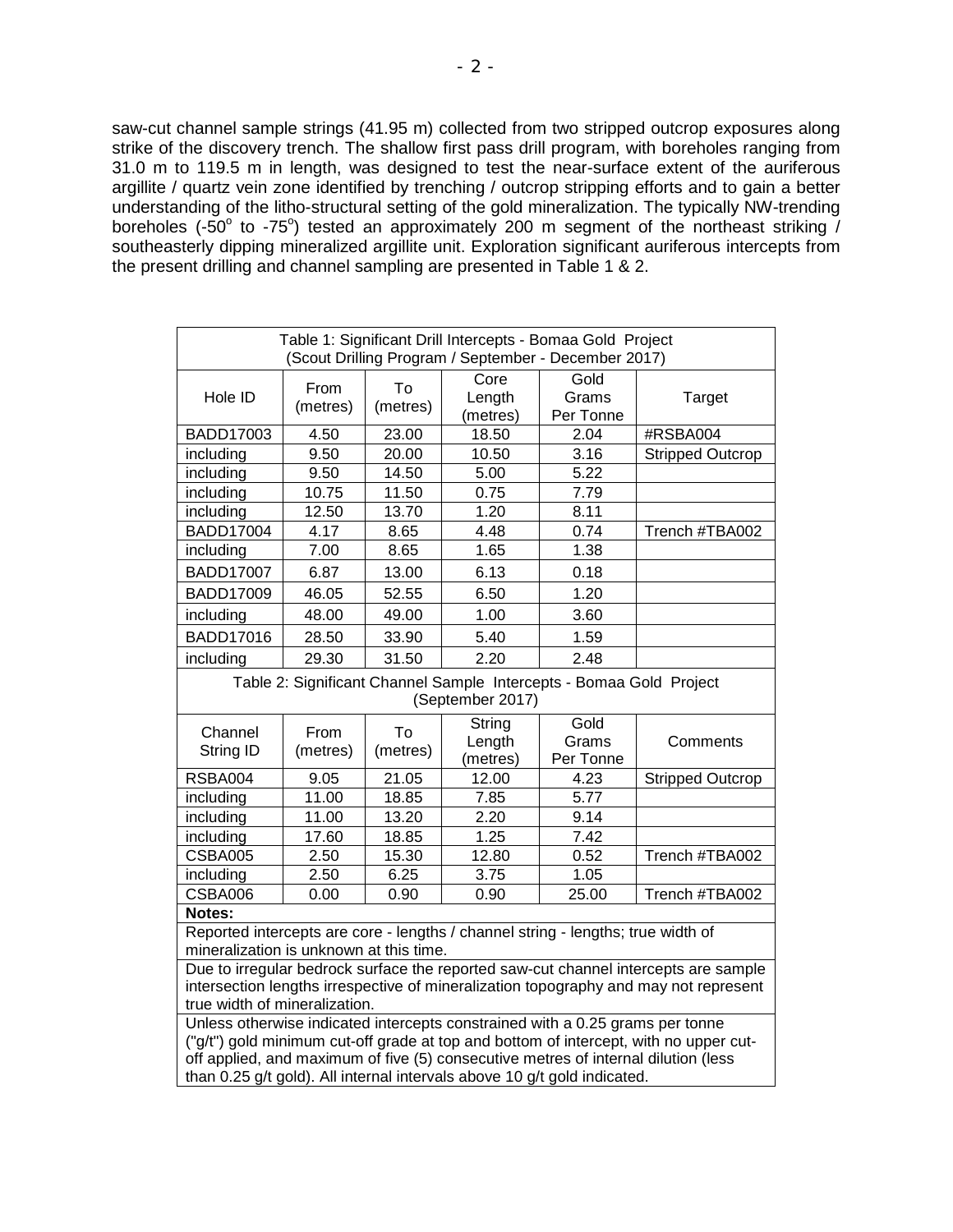Follow-up outcrop stripping / channel sampling successfully extended the Bomaa North silicified argillite / quartz vein zone over an approximately 50 m northeast strike distance from the 1.46 g/t gold over 9.17 m, including 5.64 g/t gold over 1.62 m, channel sample composite yielded by discovery trench #TBA001 (see August 22, 2017 News Release). Saw-cut channel sampling of the new silicified argillite / quartz vein zone exposures returned sample composites grading 4.23 g/t gold over 12.0 m, including 9.14 g/t gold over 2.2 m, in sample string #RSBA004, and 0.52 g/t gold over 12.8 m, including 1.05 g/t gold over 3.75 m, in sample string #CSBA005 (i.e. trench #TBA002); located approximately 15 m and 50 m northeast of trench #TBA001 respectively. Channel sample #CSBA006 collected across a quartz lens within the silicified argillite material exposed in trench #TBA002 yielded a high-grade intercept of 0.9 m grading 25.0 g/t gold.

Scout drilling successfully traced the northeast striking, moderately southeast dipping  $(40^{\circ} -$ 60°) Bomaa North silicified argillite / quartz vein zone over an approximately 200 m strike length and a 170 m down-dip distance from surface (~90 m vertical). Thirteen (13) out of the 17 boreholes intersected the mineralization-hosting silicified argillite unit; with five (5) boreholes yielding exploration significant gold intercepts ranging from 4.48 m to 18.5 m in core-length (i.e. #BADD17003, #BADD17004, #BADD17007, #BADD17009, #BADD17016). The mineralization zone is characterized by strongly silicified, commonly crackled-brecciated, pyritized argillic rock exhibiting variable amounts of typically bedding-concordant quartz veining. Three (3) boreholes failed to intersect the mineralized argillite zone as a result of the host unit appearing to be truncated / displaced by an apparent post-mineralization fault (i.e. #BADD17001, #BADD17010, #BADD17011); with subsequent drilling further down-dip successfully intersecting the silicified argillite / quartz vein zone.

Borehole #BADD17003 (32.5 m), designed to test the near-surface dip extension of the highgrade gold intercept yielded by the silicified argillite / quartz vein zone in channel sample string #RSBA004, returned a mineralized intercept of 18.5 m grading 2.04 g/t gold, including 3.16 g/t over 10.5 m, and including 5.0 m grading 5.22 g/t gold, from a down-hole depth of 4.5 m. Borehole #BADD17009 (61.5 m) collared approximately 50 m southeast of the stripped outcrop hosting the #CSBA005 channel sample string (i.e. trench #TBA002) returned a mineralized intercept of 6.5 m grading 1.2 g/t gold, including 3.6 g/t gold over 1.0 m, from a down-hole depth of 46.05 m. Borehole #BADD17016 (42.0 m) collared 35 m northeast of #BADD17009 yielded a mineralized intercept of 5.4 m grading 1.59 g/t gold, including 2.48 g/t gold over 2.2 m, from a down-hole depth of 28.5 m.

## **QA/QC**

Yves P. Clement, P. Geo, Vice President, Exploration for Xtra-Gold is acting as the Qualified Person in compliance with National Instrument 43-101 ("NI 43-101") with respect to this announcement. He has prepared and or supervised the preparation of the scientific or technical information in this announcement and confirms compliance with NI 43-101. All samples in this news release were analyzed by standard fire assay fusion with atomic absorption spectroscopy finish at the ISO 17025:2005 accredited Intertek Minerals Limited's laboratory in Tarkwa, Ghana. Xtra-Gold has implemented a rigorous quality assurance / quality control (QA/QC) program to ensure best practices in sampling and analysis of drill core, trench channel, and saw-cut channel samples, the details of which can be viewed on the Company's website at [www.xtragold.com.](http://www.xtragold.com/)

## **About Xtra-Gold Resources Corp.**

Xtra-Gold is a gold exploration company with a substantial land position in the Kibi Gold Belt. The Kibi Gold Belt, which exhibits many similar geological features to Ghana's main gold belt, the Ashanti Belt, has been the subject of very limited modern exploration activity targeting lode gold deposits as virtually all past gold mining activity and exploration efforts focused on the